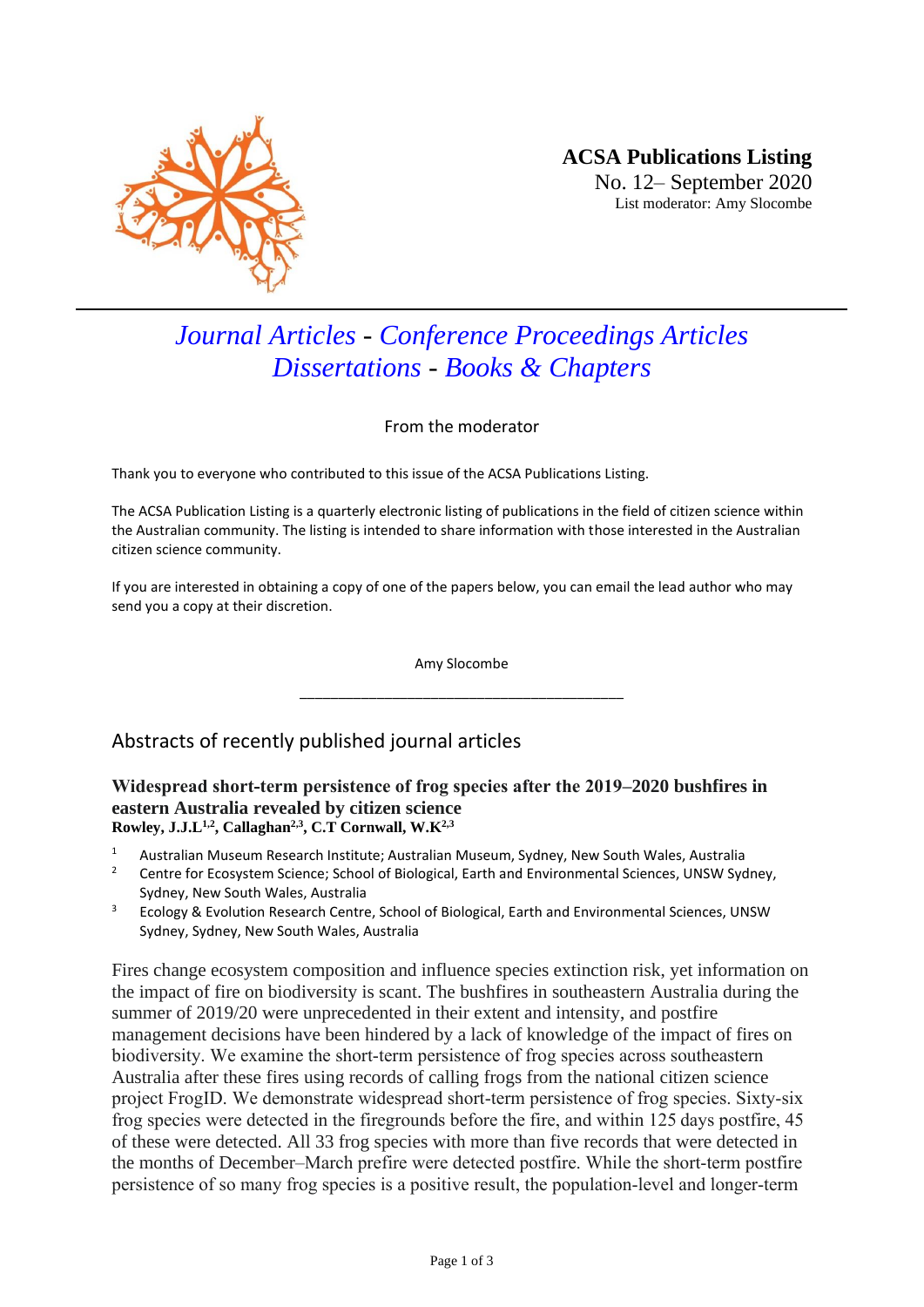consequences of the fires remain unknown, as does the ability of frogs to persist with the changing fire regimes predicted as a consequence of global climate change. We illustrate the value of citizen science in collecting large‐scale and rapid observations in response to increasing anthropogenically‐driven ecological events.

Published 27 September 2020 in Conservation Science and Practice doi: <https://doi.org/10.1111/csp2.287>

### **On a Fine Day in Shorncliffe the Sea Came Boiling Upwards Across the Bathers … Colin Lynam<sup>1</sup>**

<sup>1</sup> Principal Consultant, Earthquake Services, 32 Coventry Place, Wishart, QLD 4122, Australia

Australia's historical scientific archives are open for investigation by citizen scientists, such as myself. They hold our unique primary scientific records, data and references, and they are found in universities, museums, state libraries and government agencies, national archives and on researchers' PCs. While our paper archives have recently been exposed to digitisation, modern digital scientific information is not being upgraded and collated into our modern digital knowledge-management 'data mining' global computational systems. I am writing this awareness article, flavoured with 40 years of seismological engagement and as a purposeful contribution in support of World Digital Preservation Day (22 November 2020), 'At Risk Digital Materials'. This paper establishes that Queensland has an incomplete 'public' history of local tsunami hazard occurrence. Further, it announces the discovery of a new meteotsunami meteorological hazard occurrence on 3 June 1917. By retrieving the various types of archived data, this paper questions and reflects on our society's lack of tsunami hazard preparedness, highlighting an obvious decline in scientific rigour in communicating such knowledge about our environment. This discussion of meteotsunamis illustrates the multivariate complexity of weather systems, with climate-change-related phenomena capable of creating coastal tsunami-like hazards commonly causally linked to undersea earthquakes and/or landslip or tectonic fault movement.

Published 24 October 2020 in Proceedings of The Royal Society of Queensland Vol. 128 [http://www.royalsocietyqld.org/wpcontent/uploads/Proceedings%20128/Lynam\\_Web.pdf](http://www.royalsocietyqld.org/wpcontent/uploads/Proceedings%20128/Lynam_Web.pdf)

#### **Citizen science and marine conservation: a global review Rachel Kelly1,2 , Aysha Fleming1,3, Gretta T. Pecl1,2, Julia von Gönner4,5,6 and Aletta Bonn4,5,6**

- <sup>1</sup> Centre for Marine Socioecology, University of Tasmania, Hobart, Tasmania 7005, Australia
- 2 Institute for Marine and Antarctic Studies, Hobart, Tasmania 7001, Australia
- <sup>3</sup> CSIRO Land and Water, Castray Esplanade, Hobart, Tasmania 7001, Australia<br><sup>4</sup> Holmboltz Contro for Environmental Besearch, LIEZ, Department of Ecosyste
- <sup>4</sup> Helmholtz Centre for Environmental Research UFZ, Department of Ecosystem Services, Permoserstr. 15, 04318 Leipzig, Germany
- <sup>5</sup> German Centre for Integrative Biodiversity Research (iDiv) Halle-Jena-Leipzig, Deutscher Platz 5e, 04103 Leipzig, Germany
- 6 Institute of Biodiversity, Friedrich Schiller University Jena, Dornburger Strasse 159, 07743 Jena, Germany

Climate change, overfishing, marine pollution and other anthropogenic drivers threaten our global oceans. More effective efforts are urgently required to improve the capacity of marine conservation action worldwide, as highlighted by the United Nations Decade of Ocean